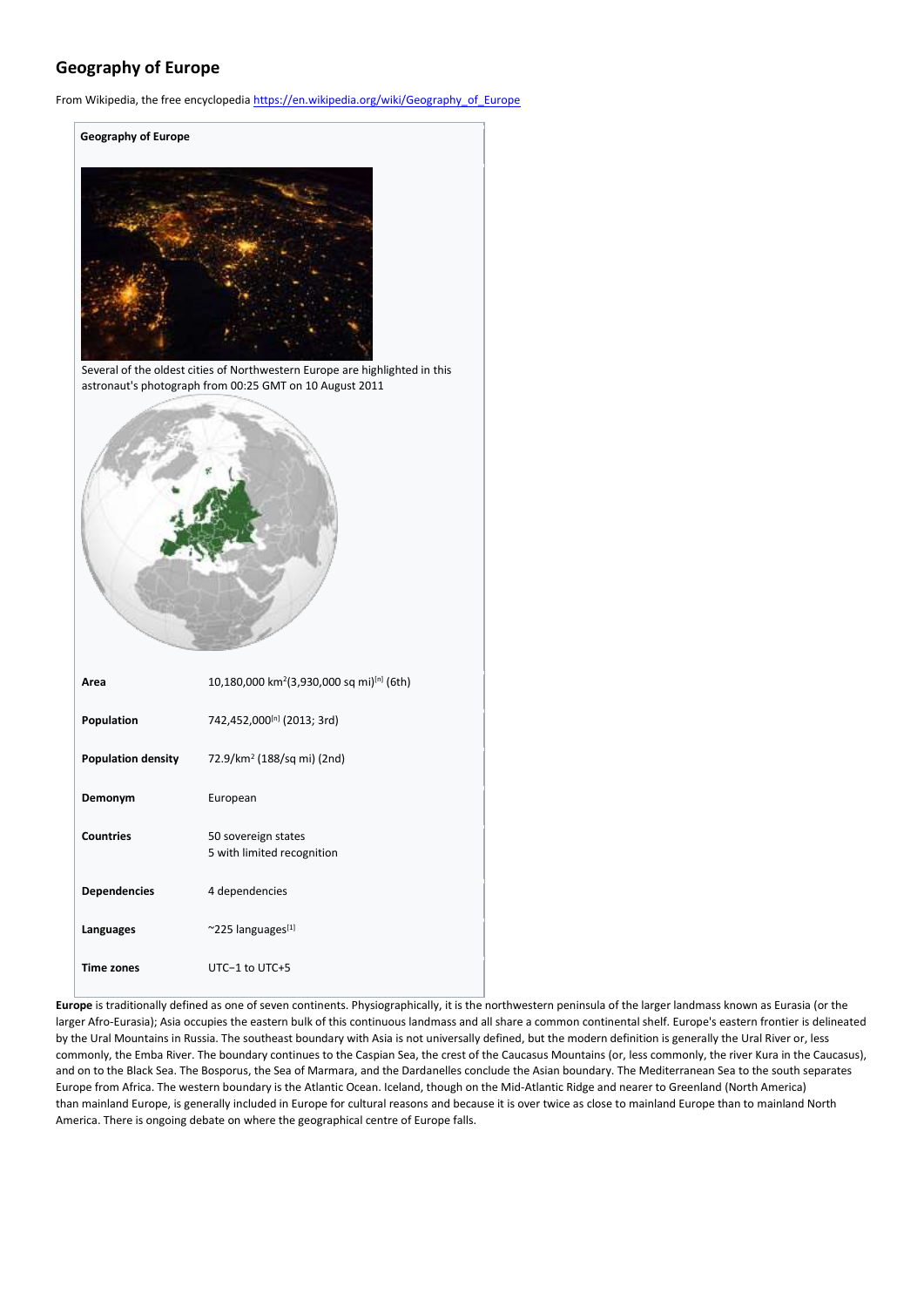

This video was taken by the crew of Expedition 30 on board the ISSon a pass over Europe. The two videos were shot simultaneously using different cameras: one pointing toward the northeast, and one pointing toward the east.

# П

## **Contents**

- 1Overview
	- o 1.1Peninsula of peninsulas
- 2Geology
- 3Population
- 4Rivers
- 5Lakes and inland seas
- 6Major islands
- 7Plains and lowlands
- 8Mountain ranges
- 9Temperature and precipitation
- 10Landlocked countries
- 11Countries consisting solely of islands or parts of islands
- 12Countries bordering or spanning another continent
- 13Countries that share a name with their capital
- 14Countries whose capital is not the most populous
- 15List of countries by the number of other countries they border
- 16See also
- 17Notes
- 18External links

## Overview[edit]

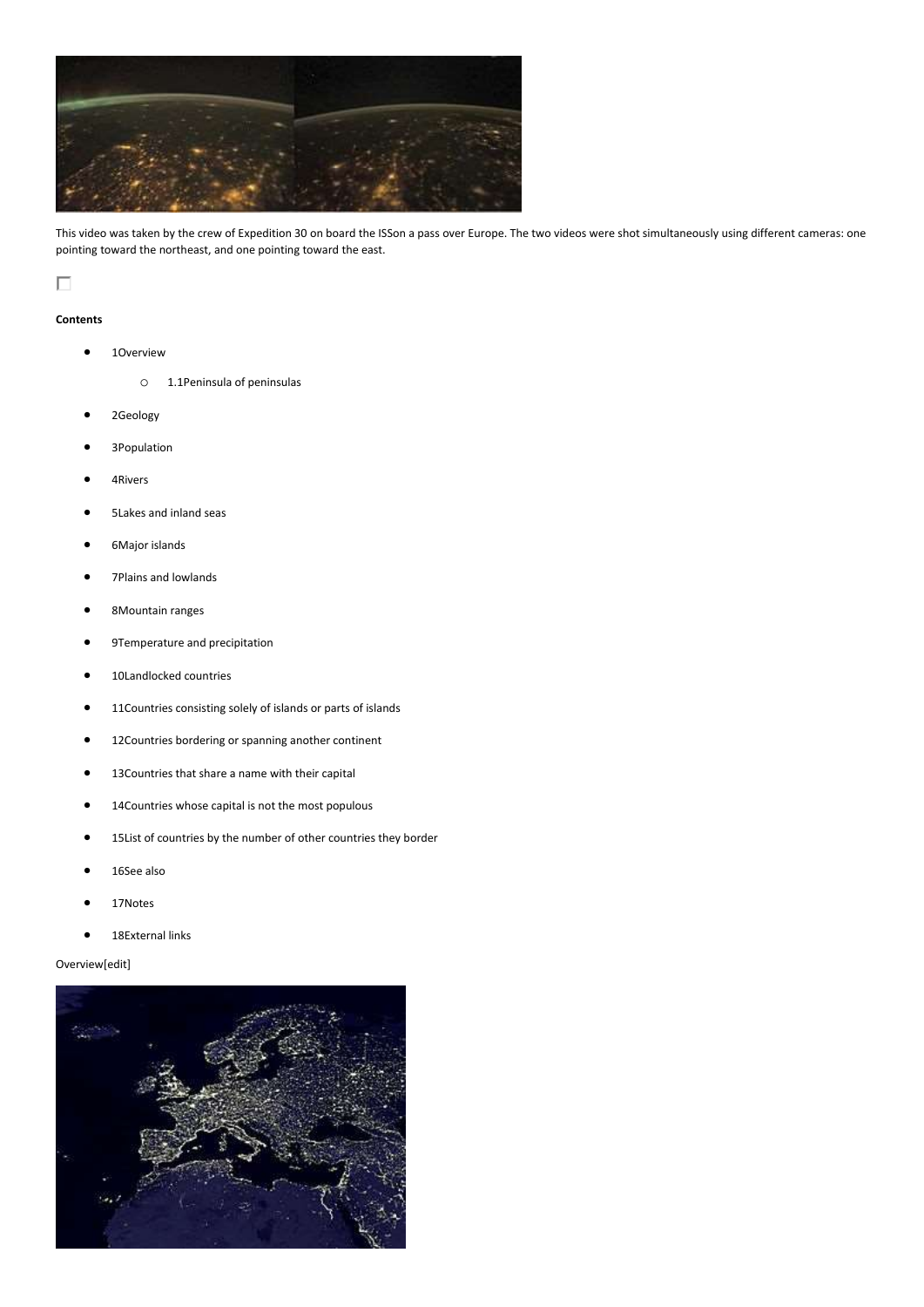#### Satellite image of Europe by night

Some geographical texts refer to a Eurasian continent given that Europe is not surrounded by sea and its southeastern border has always been variously defined for centuries.

In terms of shape, Europe is a collection of connected peninsulas and nearby islands. The two largest peninsulas are mainland Europe and Scandinavia to the north, divided from each other by the Baltic Sea. Three smaller peninsulas—Iberia, Italy and the Balkans—emerge from the southern margin of the mainland. The Balkan peninsula is separated from Asia by the Black and Aegean Seas. Italy is separated from the Balkans by the Adriatic Sea, and from Iberia by the Mediterranean Sea, which also separates Europe from Africa. Eastward, mainland Europe widens much like the mouth of a funnel, until the boundary with Asia is reached at the Ural Mountains and Ural River, the Caspian Sea and Caucasus Mountains.

Land relief in Europe shows great variation within relatively small areas. The southern regions are mountainous, while moving north the terrain descends from the high Alps, Pyrenees and Carpathians, through hilly uplands, into broad, low northern plains, which are vast in the east. An arc of uplands also exists along the northwestern seaboard, beginning in southwestern Ireland, continuing across through western and northern Great Britain, and up along the mountainous, fjordcut spine of Norway.

This description is simplified. Sub-regions such as Iberia and Italy contain their own complex features, as does mainland Europe itself, where the relief contains many plateaus, river valleys and basins that complicate the general trend. Iceland and the British Isles are special cases. The former is of North Atlantic volcanic formation, while the latter consist of upland areas once joined to the mainland until cut off by rising sea levels.

#### **Peninsula of peninsulas**[edit]

Europe is sometimes called a "peninsula of peninsulas", to draw attention to the fact that Europe is a relatively small, elongated appendage to Asia, and that a large part of Europe is made up of peninsulas.<sup>[2]</sup>

## **Partial list of European peninsulas**

- Absheron peninsula
- Balkan peninsula
- Cotentin Peninsula
- Crimea
- Fennoscandian Peninsula
	- Kola Peninsula
	- Scandinavian Peninsula
- Iberian Peninsula
- Italian Peninsula
- Jutland
- Kanin Peninsula

Geology[edit]

*Main article: Geology of Europe*



The coast of Europe is heavily indented with bays and gulfs, as here in Greece.

Europe's most significant geological feature is the dichotomy between the highlands and mountains of Southern Europe and a vast, partially underwater, northern plain ranging from Great Britain in the west to the Ural Mountains in the east.[*citation needed*] These two halves are separated by the mountain chains of the Pyrenees and the Alps/Carpathians. The northern plains are delimited in the west by the Scandinavian mountains and the mountainous parts of the British Isles. The major shallow water bodies submerging parts of the northern plains are the Celtic Sea, the North Sea, the Baltic Sea complex, and the Barents Sea.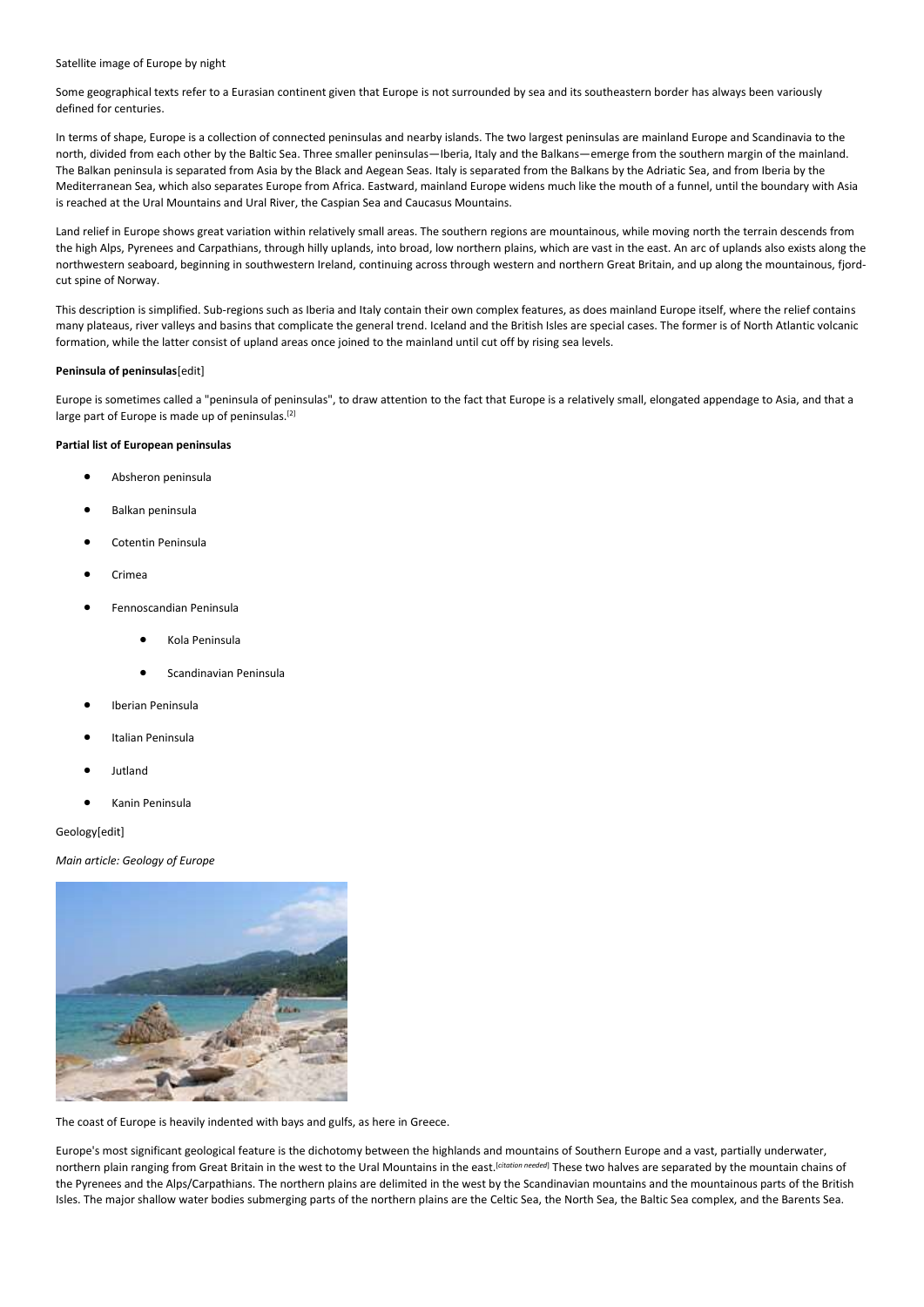The northern plain contains the old geological continent of Baltica, and so may be regarded as the "main continent", while peripheral highlands and mountainous regions in south and west constitute fragments from various other geological continents.

The geology of Europe is hugely varied and complex, and gives rise to the wide variety of landscapes found across the continent, from the Scottish Highlands to the rolling plains of Hungary.



## Population[edit]

Figures for the population of Europe vary according to which definition of European boundaries is used. The population within the standard physical geographical boundaries was 701 million in 2005 according to the United Nations. In 2000 the population was 857 million, using a definition which includes the whole of the transcontinental countries of Russia and Turkey. Population growth is comparatively slow, and median age comparatively high in relation to the world's other continents.

Rivers[edit]



The Volga, the longest river in Europe, near Kazan, Russia.



The Danube, Europe's second-longest river, in Budapest, Hungary.

*Main article: List of rivers of Europe*

The longest rivers in Europe with their approximate lengths: [3][4]

- 1. Volga 3,690 km (2,290 mi)
- 2. Danube 2,860 km (1,780 mi)
- 3. Ural 2,428 km (1,509 mi)
- 4. Dnieper 2,290 km (1,420 mi)
- 5. Don 1,950 km (1,210 mi)
- 6. Pechora 1,809 km (1,124 mi)
- 7. Kama 1,805 km (1,122 mi)
- 8. Oka 1,500 km (930 mi)
- 9. Belaya 1,430 km (890 mi)
- 10. Tisza 1,358 km (844 mi)
- 11. Dniester 1,352 km (840 mi)
- 12. Rhine 1,236 km (768 mi)
- 13. Elbe 1,091 km (678 mi)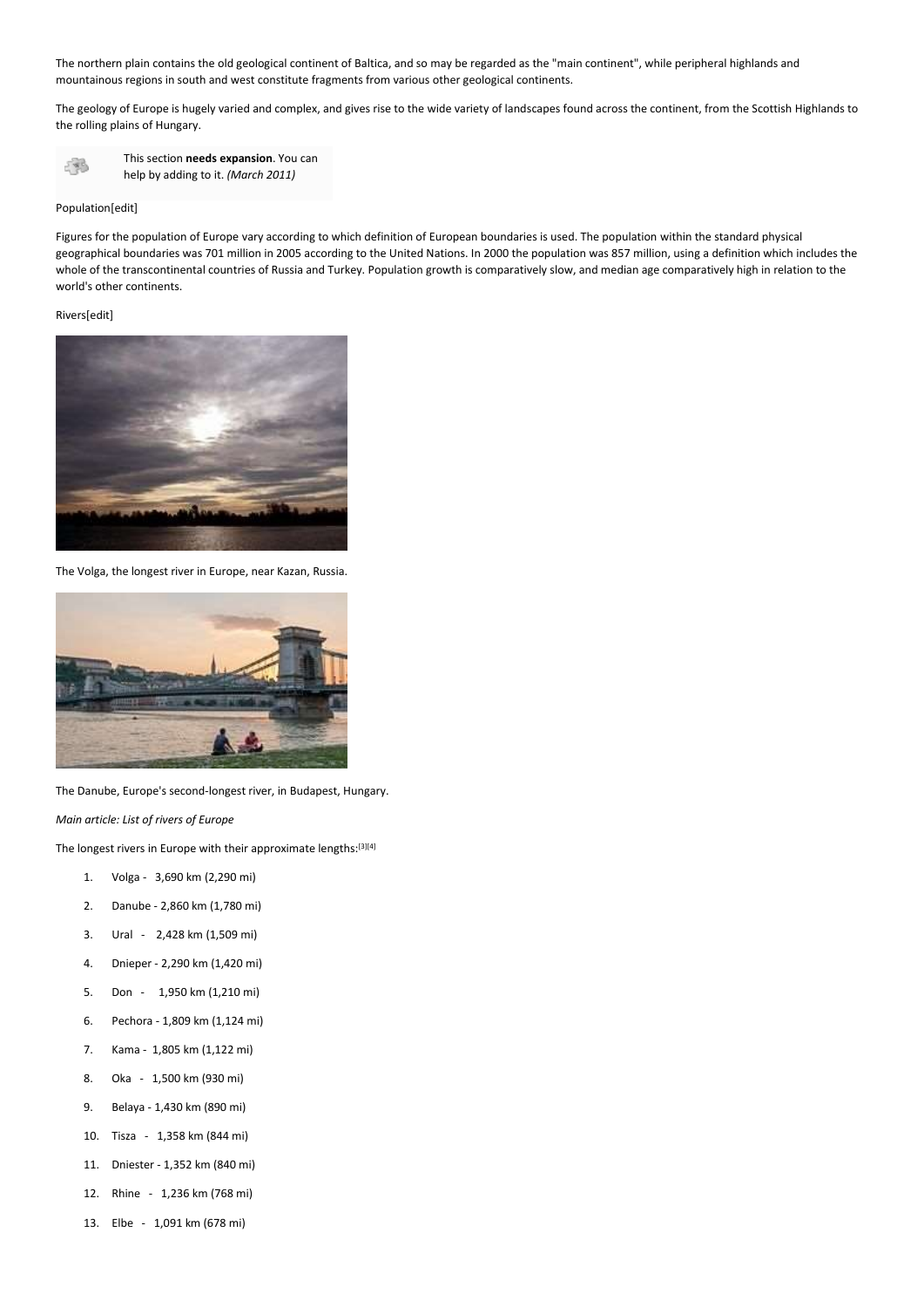- 14. Vistula 1,047 km (651 mi)
- 15. Tagus 1,038 km (645 mi)
- 16. Daugava 1,020 km (630 mi)
- 17. Loire 1,012 km (629 mi)
- 18. Ebro 960 km (600 mi)
- 19. Neman 937 km (582 mi)
- 20. Sava 933 km (580 mi)
- 21. Meuse 925 km (575 mi)
- 22. Douro 897 km (557 mi)
- 23. Oder 854 km (531 mi)
- 24. Guadiana 829 km (515 mi)
- 25. Rhône 815 km (506 mi)
- 26. Seine 776 km (482 mi)
- 27. Mureș 761 km (473 mi)
- 28. Prut 742 km (461 mi)
- 29. Po 682 km (424 mi)
- 30. Guadalquivir 657 km (408 mi)
- 31. Olt 615 km (382 mi)
- 32. Glomma 604 km (375 mi)
- 33. Garonne 602 km (374 mi)
- 34. Siret 559 km (347 mi)
- 35. Neris 510 km (320 mi)
- 36. Maritsa 480 km (300 mi)
- 37. Gauja 452 km (281 mi)
- 38. Vltava 430 km (270 mi)
- 39. Ialomița 417 km (259 mi)
- 40. Vah 406 km (252 mi)
- 41. Vardar 388 km (241 mi)
- 42. Shannon 386 km (240 mi)
- 43. Someș 376 km (234 mi)
- 44. Morava 353 km (219 mi)
- 45. Thames 346 km (215 mi)
- 46. Drin 335 km 335 km (208 mi)
- 47. Torne 324 km (201 mi)

Lakes and inland seas[edit]

*Main article: List of lakes § Europe*

## Major islands[edit]

Iceland, Faroe Islands, Great Britain, Ireland, Balearic Islands, Corsica, Sardinia, Sicily, Malta, Cyprus, Ionian Islands, Crete, Aegean Islands, Åland Islands, Gotland, Saaremaa, Svalbard, Hinnøya, Senja, Zealand, Fyn and North Jutlandic Island.

See also List of European islands by area and List of European islands by population

Plains and lowlands[edit]

• East European Plain, the largest landscape feature of Europe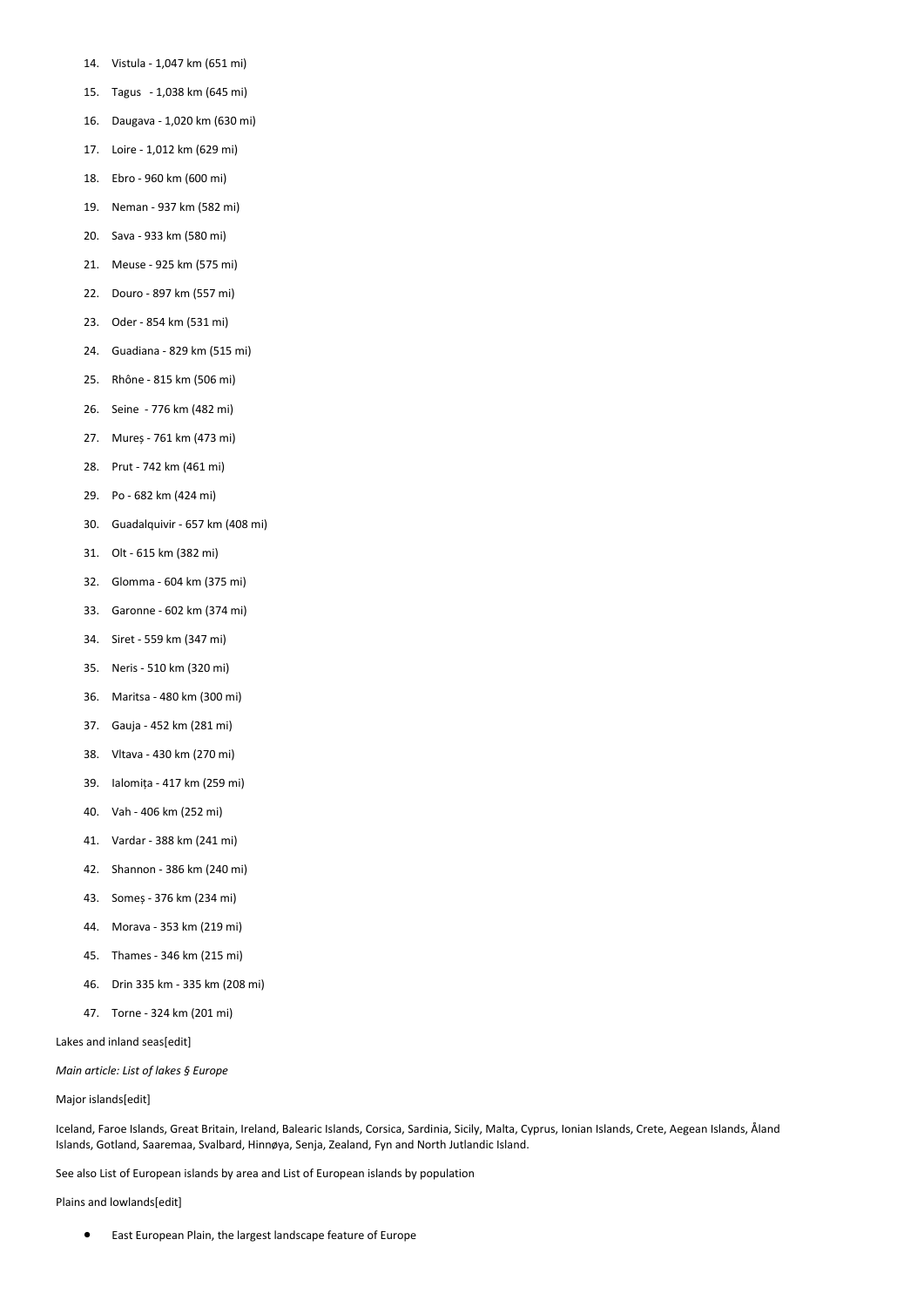- Northern European Lowlands
- Pannonian Plain
- Meseta Central is a high plain (plateau) in central Spain (occupies roughly 40% of the country)
- Po Valley, also known as Padan Plain, between Alps and Apennines

Mountain ranges[edit]



Elbrus, the highest mountain in Europe, seen from Georgia.



Mount Olympus, legendary abode of the Greek gods.



Maja Jezercë in Albania at 2,694m high is the highest peak of the Dinaric Alps.

*Main article: List of mountain ranges § Europe*

Some of Europe's major mountain ranges are:

- Ural Mountains, which form the boundary between Europe and Asia
- Caucasus Mountains, which also separate Europe and Asia, and are the namesake of the Caucasian race
- Carpathian Mountains, a major mountain range in Central and Southern Europe
- Alps, in Central Western Europe
- Apennines, which run through Italy
- Pyrenees, the natural border between France and Spain
- Cantabrian Mountains, which run across northern Spain
- Scandinavian Mountains, a mountain range which runs through the Scandinavian Peninsula, includes the Kjølen mountains
- Dinaric Alps, a mountain range in the Balkans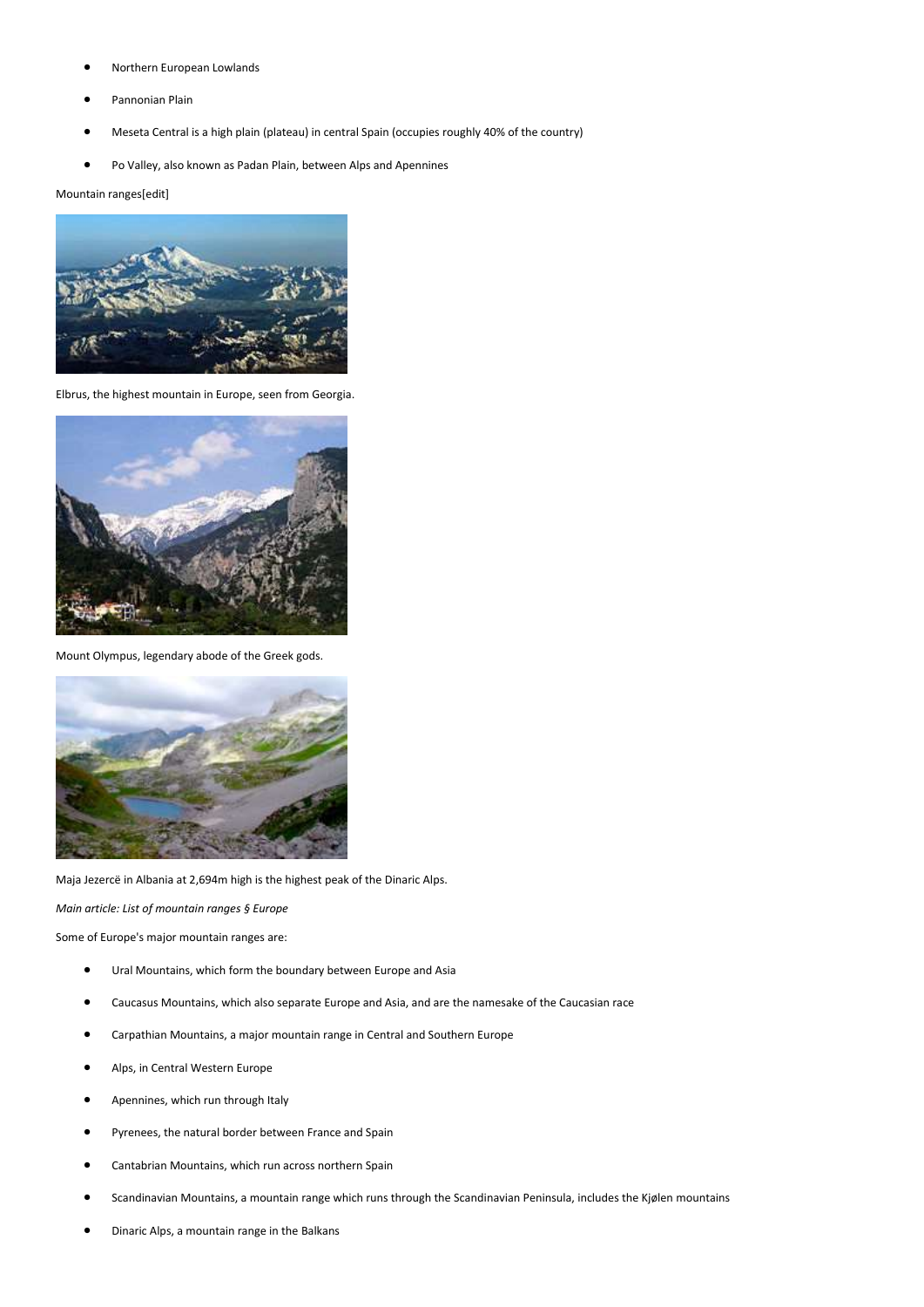- Balkan Mountains, a mountain range in central Balkans
- Scottish Highlands (including the Cairngorms) in the United Kingdom.

## **Land area in different classes of European mountainous terrain** (classification from UNEP-WCMC):

| <b>Altitude</b>                                          | Area (km <sup>2</sup> ) | % Area  |
|----------------------------------------------------------|-------------------------|---------|
| $\geq 4500m$                                             | 1                       | 0.00%   |
| 3500-4500m                                               | 225                     | 0.00%   |
| 2500-3500m                                               | 497,886                 | 4.89%   |
| 1500-2500m & slope ≥2°                                   | 145,838                 | 1.43%   |
| 1000-1500m & slope ≥5°<br>or local elevation range >300m | 345,255                 | 3.39%   |
| 300-1000m<br>and local elevation range >300m             | 1,222,104               | 12.00%  |
| <b>Mountainous TOTAL</b>                                 | 2,211,308               | 21.72%  |
| <b>Europe TOTAL</b>                                      | 10,180,000              | 100.00% |

#### Temperature and precipitation[edit]

The high mountainous areas of Europe are colder and have higher precipitation than lower areas, as is true of mountainous areas in general. Europe has less precipitation in the east than in central and western Europe. The temperature difference between summer and winter gradually increases from coastal northwest Europe to southeast inland Europe, ranging from Ireland, with a temperature difference of only 10 °C from the warmest to the coldest month, to the area north of the Caspian Sea, with a temperature difference of 40 °C. January average range from 13 °C in southern Spain and southern Greek islands to -20 °C in the northeastern part of European Russia. Desert climates are found in the European portion of Kazakhstan and South Eastern Spain.

Western Europe and parts of Central Europe generally fall into the temperate maritime climate (Cfb), the southern part is mostly a Mediterranean climate (mostly Csa, smaller area with Csb), the north-central part and east into central Russia is mostly a humid continental climate (Dfb) and the northern part of the continent is a subarctic climate (Dfc). In the extreme northern part (northernmost Russia; Svalbard), bordering the Arctic Ocean, is tundra climate (Et). Mountain ranges, such as the Alps and the Carpathian mountains, have a highland climate with large variations according to altitude and latitude.

## Landlocked countries[edit]

The landlocked countries in Europe are: Andorra, Armenia, Austria, Belarus, Czech Republic, Hungary, Kazakhstan, Kosovo, Liechtenstein (which is doubly landlocked), Luxembourg, Republic of Macedonia, Moldova, San Marino, Serbia, Slovakia, Switzerland, Vatican. In addition, the two partly recognized frozen conflict zones of Artsakh and Transnistria are also landlocked.

Switzerland, Liechtenstein, Austria, Czech Republic, Slovakia, Hungary, Serbia, and Macedonia constitute a contiguous landlocked agglomeration of eight countries in Central Europe and the Balkans, stretching from Geneva all the way to Skopje. The other landlocked countries are "standalone" landlocked, not bordering any other such *European* one (the emphasis is necessary, since Kazakhstan borders Turkmenistan, Uzbekistan, and Kyrgyzstan, thus forming a vast landlocked expanse in Central Asia)

Countries consisting solely of islands or parts of islands[edit]

- Cyprus
- Iceland
- Ireland
- Malta
- United Kingdom

Countries bordering or spanning another continent[edit]

| Eurasia       | Armenia, Azerbaijan, Republic of Cyprus, Georgia, Kazakhstan, Russia, Turkey, Greece (some Aegean islands and Kastelorizo island in<br>southeastern Mediterranean) |
|---------------|--------------------------------------------------------------------------------------------------------------------------------------------------------------------|
| Europe-Africa | Malta, Spain (Ceuta, Melilla and Canary Islands), Italy (Lampedusa and Lampione), Portugal (Madeira), <sup>[5]</sup> France (Réunion and Mayotte)                  |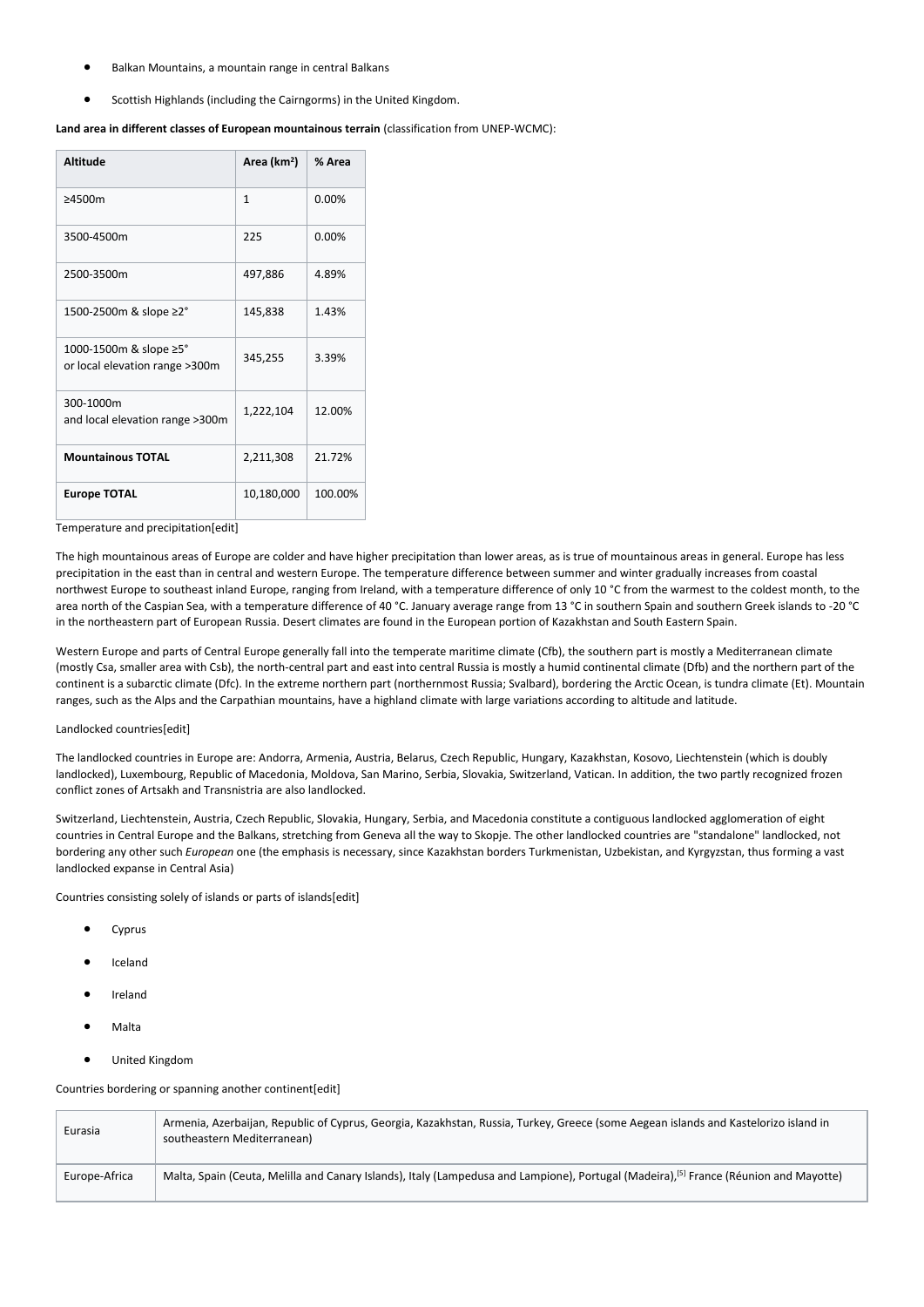| Europe-South<br>America | France (French Guiana)                                                                                                |
|-------------------------|-----------------------------------------------------------------------------------------------------------------------|
| Europe-North            | France (Guadeloupe, Martinique, and St. Pierre et Miquelon), Denmark (Greenland), Netherlands (Bonaire, Saba, and St. |
| America                 | Eustatius), Portugal (Corvo Island, Flores Island)                                                                    |

Countries that share a name with their capital[edit]

- **Luxembourg**
- Monaco
- San Marino
- Vatican City
- Andorra

Countries whose capital is not the most populous[edit]

| Country               | Capital    | Largest city or municipality |
|-----------------------|------------|------------------------------|
| Liechtenstein         | Vaduz      | Schaan                       |
| Malta                 | Valletta   | <b>Birkirkara</b>            |
| San Marino            | San Marino | Serravalle                   |
| Switzerland           | Bern       | Zurich                       |
| $\mathbf C$<br>Turkey | Ankara     | Istanbul                     |

*Note*: Italy's capital, Rome, is the country's largest city if only the municipality (*comune*) is considered. Greater Milan is the largest Metropolitan Area in Italy.

Brussels is considered to be the largest city of Belgium, according to the population of the Brussels-Capital Region. The population of the City of Brussels is ~175,000. Antwerp is the biggest city of the country.

List of countries by the number of other countries they border[edit]



Map of European countries by number of neighbouring countries.

| 14 | Russia (Including Kaliningrad)                          |
|----|---------------------------------------------------------|
| 11 | France (Including overseas departments and territories) |
| 9  | Germany                                                 |
| 8  | Austria, Serbia, Turkey                                 |
| 7  | Hungary, Poland, Ukraine                                |